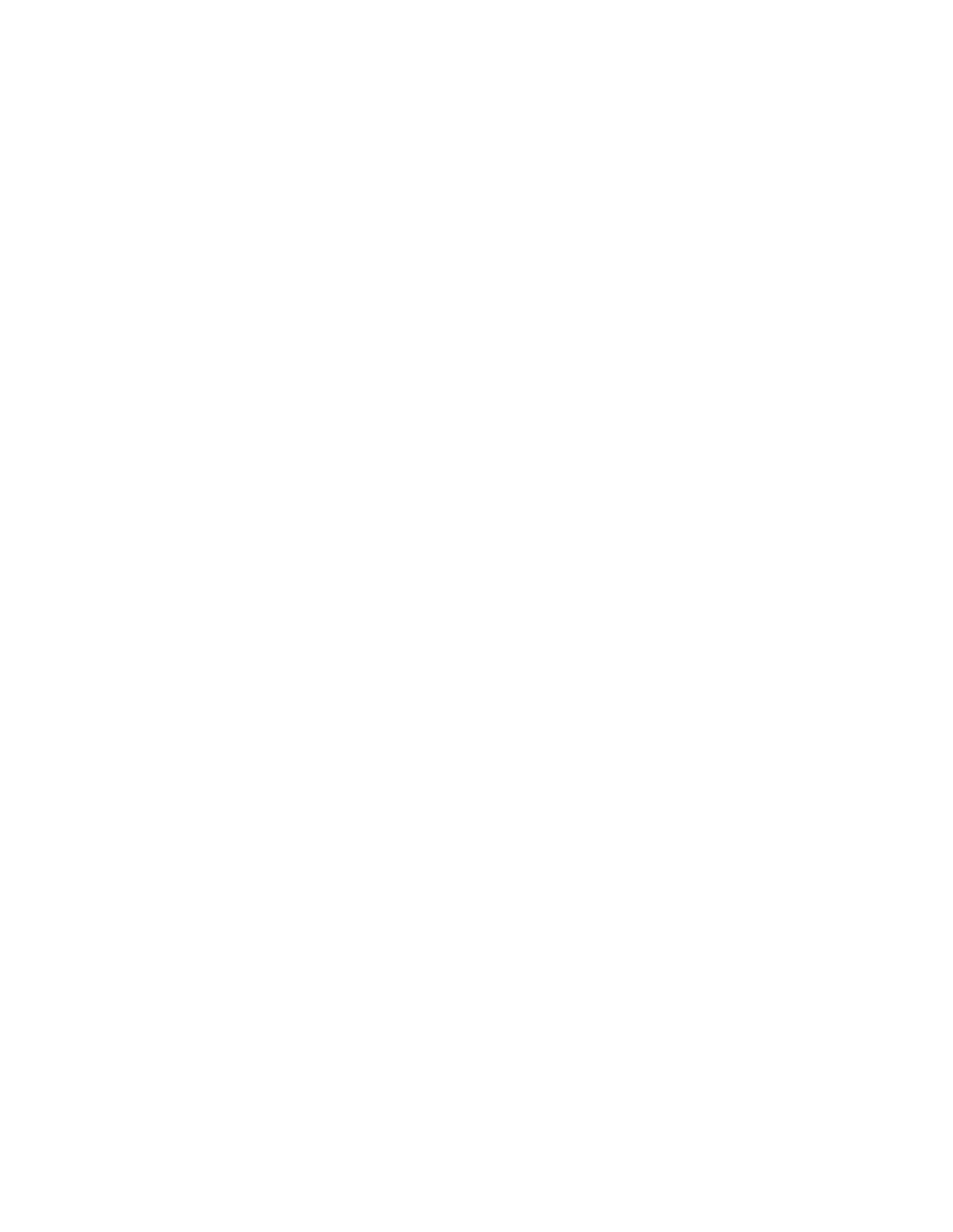|                | Case 2:15-cv-01578-JJT Document 235 Filed 06/20/16 Page 6 of 7                           |
|----------------|------------------------------------------------------------------------------------------|
|                |                                                                                          |
|                |                                                                                          |
| $\mathbf{1}$   | resolution of the extraordinary expenses caused by the Temporary Receiver's actions, the |
| $\overline{2}$ | Company will be operating in a profitable manner.                                        |
| 3              | DATED this 20th day of June, 2016.                                                       |
| 4              | <b>QUARLES &amp; BRADY LLP</b>                                                           |
| 5              | Renaissance One<br>Two North Central Avenue                                              |
| 6              | Phoenix, AZ 85004-2391                                                                   |
| 7              |                                                                                          |
| 8              | By <i>s/ Edward A. Salanga</i><br>John A. Harris                                         |
| 9              | Kevin D. Quigley<br>Edward A. Salanga                                                    |
| 10             | Attorneys for Defendants Vemma Nutrition<br>Company, Vemma International Holdings, Inc.  |
| 11             |                                                                                          |
| 12             |                                                                                          |
| 13             |                                                                                          |
| 14             |                                                                                          |
| 15             |                                                                                          |
| 16             |                                                                                          |
| $17\,$         |                                                                                          |
| 18             |                                                                                          |
| 19             |                                                                                          |
| 20             |                                                                                          |
| 21             |                                                                                          |
| $22\,$         |                                                                                          |
| 23             |                                                                                          |
| 24             |                                                                                          |
| 25             |                                                                                          |
| 26             |                                                                                          |
|                |                                                                                          |

∥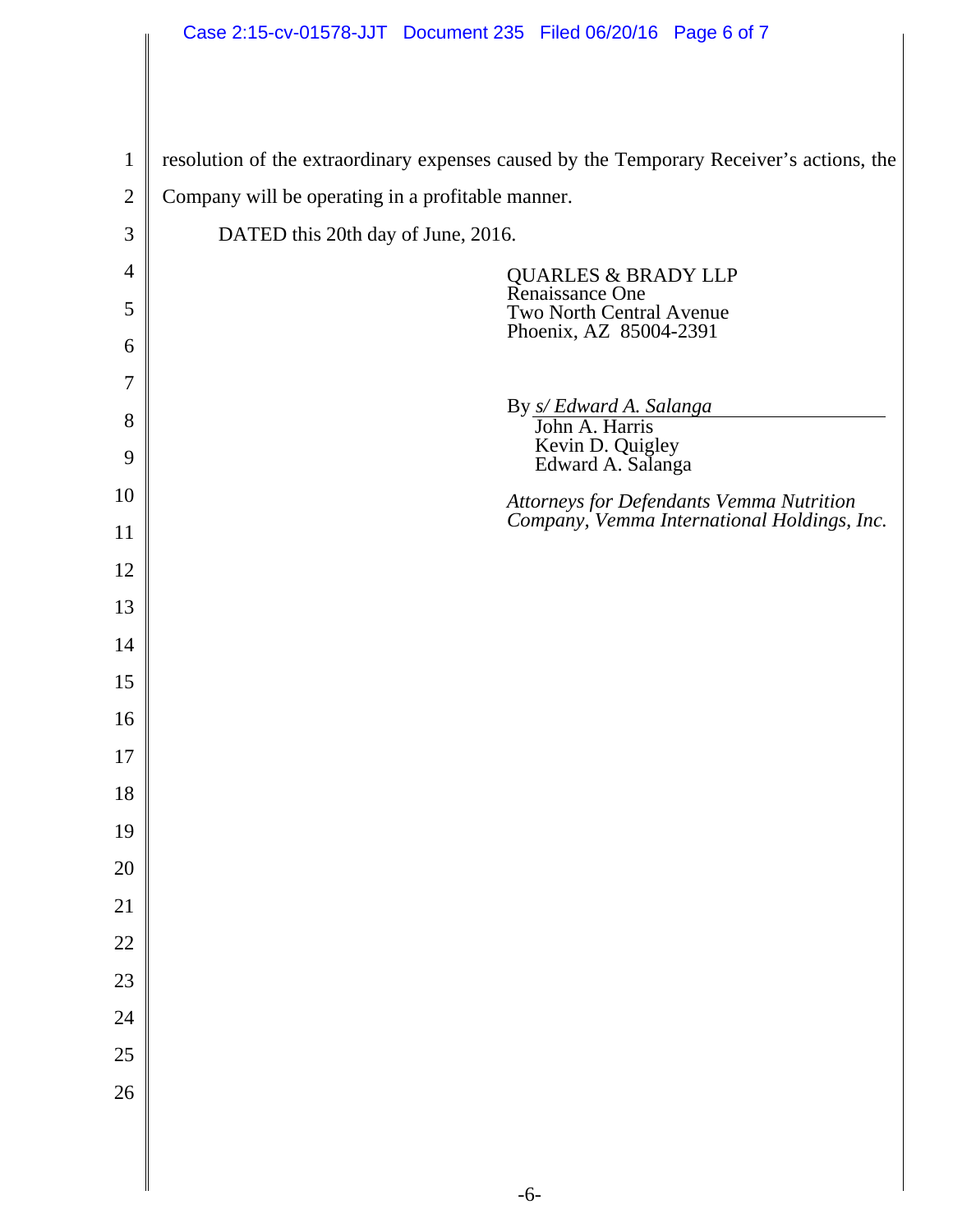|                | Case 2:15-cv-01578-JJT  Document 235  Filed 06/20/16  Page 7 of 7                 |                                                                         |  |  |  |  |  |  |  |  |  |  |  |  |
|----------------|-----------------------------------------------------------------------------------|-------------------------------------------------------------------------|--|--|--|--|--|--|--|--|--|--|--|--|
|                |                                                                                   |                                                                         |  |  |  |  |  |  |  |  |  |  |  |  |
| 1              | <b>CERTIFICATE OF SERVICE</b>                                                     |                                                                         |  |  |  |  |  |  |  |  |  |  |  |  |
| $\overline{2}$ |                                                                                   |                                                                         |  |  |  |  |  |  |  |  |  |  |  |  |
| 3              | I hereby certify that on June 20, 2016, I electronically transmitted the attached |                                                                         |  |  |  |  |  |  |  |  |  |  |  |  |
| 4              | document to the Clerk's Office using the CM/ECF System for filing and a copy was  |                                                                         |  |  |  |  |  |  |  |  |  |  |  |  |
| 5              | electronically submitted to counsel at the e-mail addresses below:                |                                                                         |  |  |  |  |  |  |  |  |  |  |  |  |
| 6              |                                                                                   |                                                                         |  |  |  |  |  |  |  |  |  |  |  |  |
| 7              | <b>Counsel for Plaintiff, Federal Trade</b><br><b>Commission:</b>                 | <b>Counsel for Receiver Robb Evans &amp;</b><br><b>Associates, LLC:</b> |  |  |  |  |  |  |  |  |  |  |  |  |
| 8              | Jonathan E. Neuchterlein<br><b>General Counsel</b>                                | Dentons US LLP                                                          |  |  |  |  |  |  |  |  |  |  |  |  |
| 9              | Angeleque P. Linville                                                             | Gary Owen Caris<br>gary.caris@dentons.com                               |  |  |  |  |  |  |  |  |  |  |  |  |
| 10             | alinville@ftc.gov                                                                 | <b>Lesley Anne Hawes</b>                                                |  |  |  |  |  |  |  |  |  |  |  |  |
| 11             | Jason C. Moon<br>jmoon@ftc.gov                                                    | lesley.hawes@dentons.com<br>Joshua S. Akbar                             |  |  |  |  |  |  |  |  |  |  |  |  |
| 12             | Anne D. Lejeune                                                                   | joshua.akbar@dentons.com                                                |  |  |  |  |  |  |  |  |  |  |  |  |
| 13             | alejeune@ftc.gov                                                                  |                                                                         |  |  |  |  |  |  |  |  |  |  |  |  |
| 14<br>15       | Emily B. Robinson<br>erobinson@ftc.gov                                            | <b>Counsel for Defendant Benson K.</b><br><b>Boreyko:</b>               |  |  |  |  |  |  |  |  |  |  |  |  |
| 16<br>17       | <b>Counsel for Defendants Tom and</b><br><b>Bethany Alkazin:</b>                  | John R. Clemency<br>Gallagher & Kennedy<br>john.clemency@gknet.com      |  |  |  |  |  |  |  |  |  |  |  |  |
| 18             | Coppersmith & Brockelman PLC<br>Keith Beauchamp<br>kbeauchamp@cblawyers.com       | Lindsi Michelle Weber<br>lindsi.weber@gknet.com                         |  |  |  |  |  |  |  |  |  |  |  |  |
| 19<br>20       | <b>Marvin Christopher Ruth</b><br>mruth@cblawyers.com                             |                                                                         |  |  |  |  |  |  |  |  |  |  |  |  |
| 21             |                                                                                   |                                                                         |  |  |  |  |  |  |  |  |  |  |  |  |
| 22             |                                                                                   |                                                                         |  |  |  |  |  |  |  |  |  |  |  |  |
| 23             |                                                                                   | Donna Lockwood<br>S/                                                    |  |  |  |  |  |  |  |  |  |  |  |  |
| 24             |                                                                                   |                                                                         |  |  |  |  |  |  |  |  |  |  |  |  |
| 25             | QB\40357000.2                                                                     |                                                                         |  |  |  |  |  |  |  |  |  |  |  |  |
| 26             |                                                                                   |                                                                         |  |  |  |  |  |  |  |  |  |  |  |  |
|                |                                                                                   |                                                                         |  |  |  |  |  |  |  |  |  |  |  |  |
|                |                                                                                   |                                                                         |  |  |  |  |  |  |  |  |  |  |  |  |
|                |                                                                                   |                                                                         |  |  |  |  |  |  |  |  |  |  |  |  |